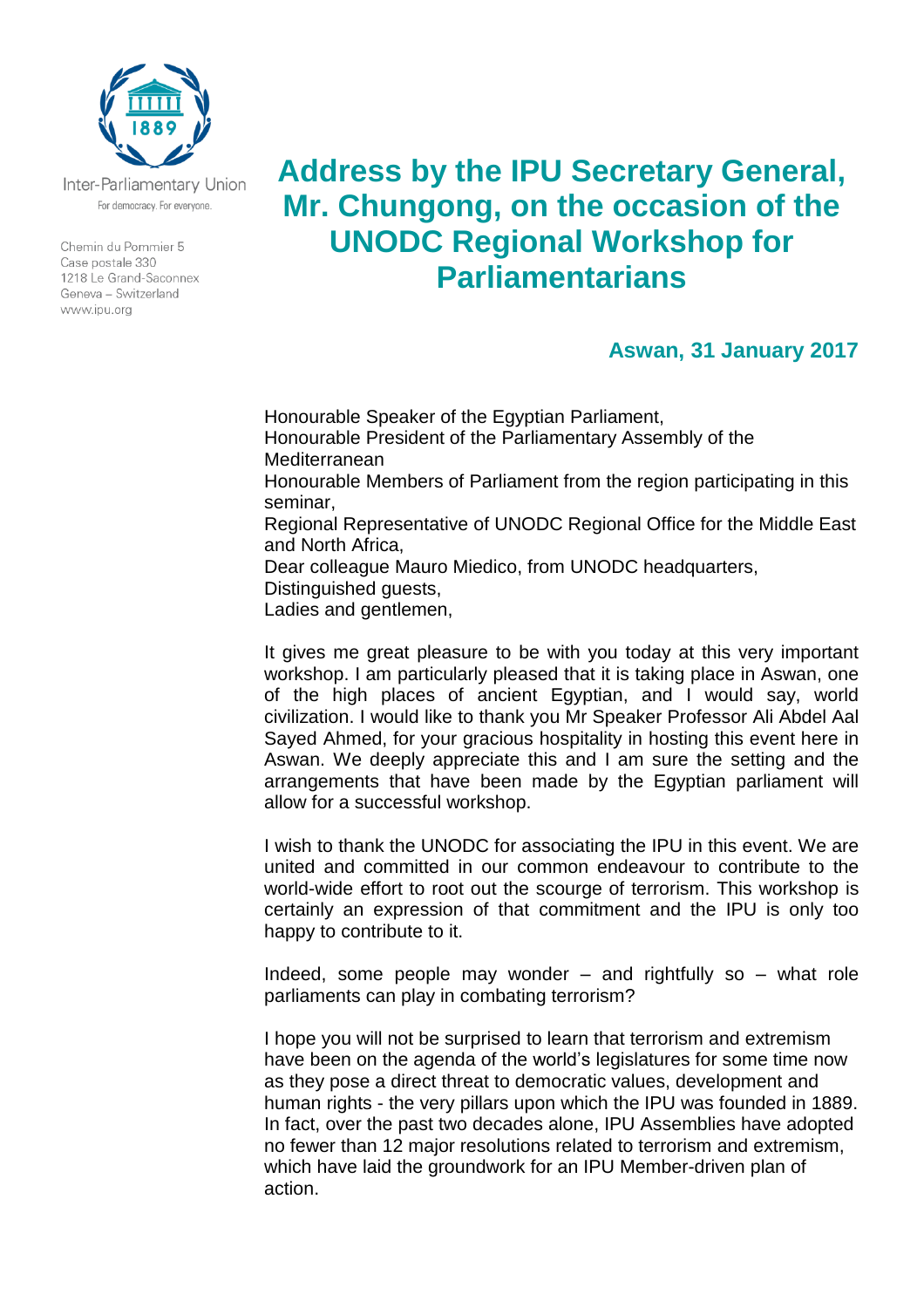As we embark on our deliberations on the challenges the global community faces in combatting terrorism, I think it would be helpful to state the IPU's position which it shares with the United Nations: terrorism cannot and should not be associated with or attributed to any religion, nationality, civilization or ethnic group. I believe strongly that terrorism should be countered with legitimacy and justice.

The IPU resolutions I have just referred to have highlighted the need for parliaments to cooperate with the United Nations on the implementation of its counter-terrorism resolutions and strategies. Those resolutions have laid the foundations for a comprehensive and integrated response to terrorism at the global and domestic levels, while underlining the role of legislative bodies in their implementation. The 4th World Conference of Speakers of Parliament in 2015 in New York called for effective parliamentary cooperation and support for implementation of all UN resolutions, conventions and agreement to combat terrorism.

Parliaments certainly play an important role in ratifying conventions and other international instruments and in ensuring their incorporation in their national legislative architecture. But I hasten to point out that parliaments should not be limited to this ratifying function. Indeed, they are also called upon to adopt specific legislative measures, to exchange timely and accurate information and knowledge, as well as to promote capacity-building measures.

Ladies and gentlemen,

You will agree with me that there is clearly more value in preventing criminal terrorist acts than in countering them through repressive action and that is one of the reasons why we are here today. Exactly one year ago, the UN Secretary-General presented his Plan of Action to Prevent Violent Extremism, in which the importance of parliaments' role is highlighted in each of its seven priority areas. The success of preventive measures depends, among other factors, on the extent to which societies are fully represented by their parliaments, and on the ability of parliaments to help weed out conditions that are conducive to violent extremism.

Through their legislative prerogatives and their key oversight role in implementation, parliaments and parliamentarians are the appropriate vehicle for transmitting knowledge on violent extremism; they are at the forefront of its prevention and understand the conditions that lead to threats on the national and global levels. Parliament can also, for instance, legislate to combat pro-terror websites.

Within the framework of the Sustainable Development Goals (SDGs), the international community is committed to fostering peaceful, just and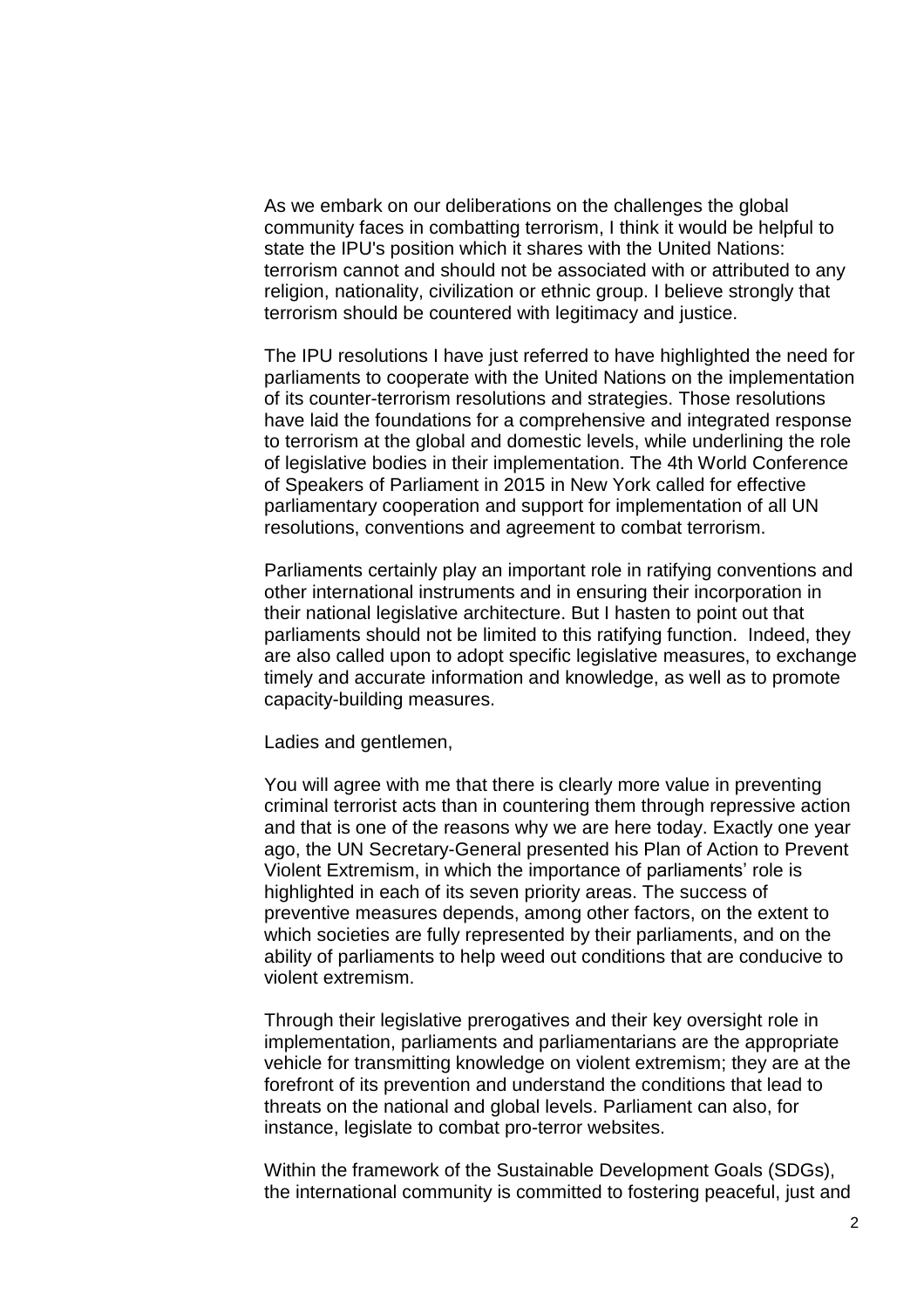inclusive societies that are free from fear and violence. Indeed, there can be no sustainable development without peace and no peace without sustainable development. I am sure we will all resolve to prosecute the implementation of Goal 16 and to promote effective, accountable and inclusive institutions at all levels as a means of fighting inequality and violence which are key enablers of extremism. In this regard, I wish to underscore the importance of gender equality and youth empowerment. The IPU is committed to rejuvenating democracy wherein voice is given to the youth and their creative potential harnessed for the good of society as a whole.

As a global problem, terrorism and extremism require a comprehensive and coordinated global response involving all relevant stakeholders. Yet despite the many UN and IPU resolutions which call for greater coordination, implementation gaps still persist. There is a gap in coordination between the executive and legislative branches at both the national and international levels, as well as in the national enactment of the relevant IPU and UN resolutions. These gaps hinder international efforts to counter terrorism and prevent extremism, and are of grave concern to the global parliamentary community.

The need for efficient global coordination against terrorism is therefore clearly reflected in the IPU's Strategy for 2017-2021. The Strategy underscores the IPU's role in contributing to peace building, conflict prevention and security. The strategy aims to ensure that parliaments are no longer sidelined from international efforts. The IPU's Member Parliaments have mandated me, as IPU Secretary General, to cooperate in this regard more closely with the Counter-Terrorism Committee (CTC), the Counter-Terrorism Executive Directorate (CTED) and the UN Office on Drugs and Crime (UNODC).

Dear participants,

Building on IPU and UN resolutions, the IPU and UNODC have developed a joint initiative in the form of a plan of action with national, regional and international objectives. On the national level, the initiative aims to assist national parliaments with technical and capacity building programmes, fostering cooperation between the legislative and executive arms of government in the adoption of counter-terrorism national plans, and exchange of practices and experiences on the incorporation of international resolutions into domestic legislation.

At the regional level, supporting regional parliamentary cooperation and enhancing the exchange of relevant experience and practices is crucial. The IPU can play a key role by mobilizing its Members in the different regions on this issue through a regional lens, including the financing of terrorism or the regional mobilization of foreign terrorist fighters.